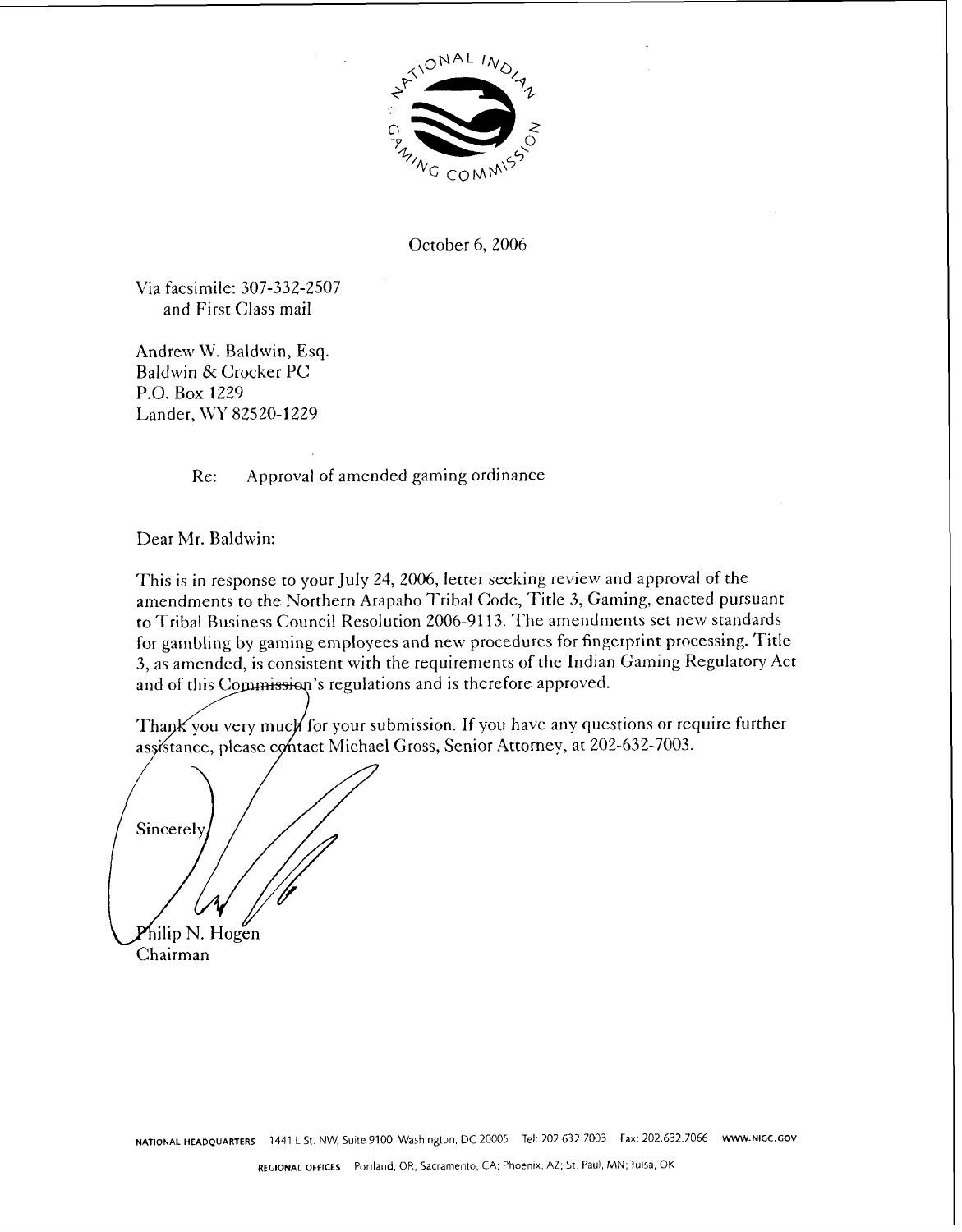## **RESOLUTION ENACTING AMENDMENTS TO ARAPAHO GAMING CODE**  WIND RIVER RESERVATION ETHETE, WYOMING

 $JU$  15 2005

## Resolution No. 2005-8923

**WHEREAS, the Northern Arapaho Business Council is the duly elected** governing body of the Northern Arapaho Tribe; and

WHEREAS, the development and proper regulation of tribal gaming as a form of economic development is of utmost importance to the Northern Arapaho Tribe and its members; and for the state of the state of the state of the state of the state of the state of the state of the state of the state of the s

WHEREAS, the Northern Arapaho Business Council enacted the Gaming Code of the Northern Arapaho Tribe in 1995 and has enacted certain amendments thereto from time to time and the same have been approved by the National Indian Gaming Commission; and

WHEREAS, certain amendments to the Northern Arapaho Gaming code, attached hereto, would improve the Code and its regulation of tribal gaming and would benefit the Northern **Arapaho** Tribe **an** 1 **the** gaming **public; and** 

WHEREAS, approval of the attached amendments by the National Indian Gaming Commission would be **in** best interests of the Northern **Arapaho** Tribe **and the gaming public;** 

**NOW, THEREFORE, BE IT RESOLVED, that the Northern Arapaho** Business Council hereby approves and enacts the attached amendments to the Gaming Code of the Northern Arapaho Tribe, *effective on the date said amendments are approved by the Arational Gaming* 

BE IT FINALLY RESOLVED, that the Chairman is authorized and directed to sign this resolution and that the Northern Arapaho Business Council hereby requests prompt approval of said amendments to the Gaming Code by the National Indian Gaming Commission.

## CERTIFICATION

The undersigned, as Chairman of the Northern Arapaho Business Council, hereby certifies that the Northern Arapaho Council consists of **six** (6) members and that four (4) members were present constituting a quorum, at a specially called meeting of the Northern Arapaho Business Council held on July 11, 2005, the foregoing resolution was adopted by a vote of four (4) in favor, zero (0) against, Chairman voting, and that the foregoing resolution has not been rescinded or amended in any way.